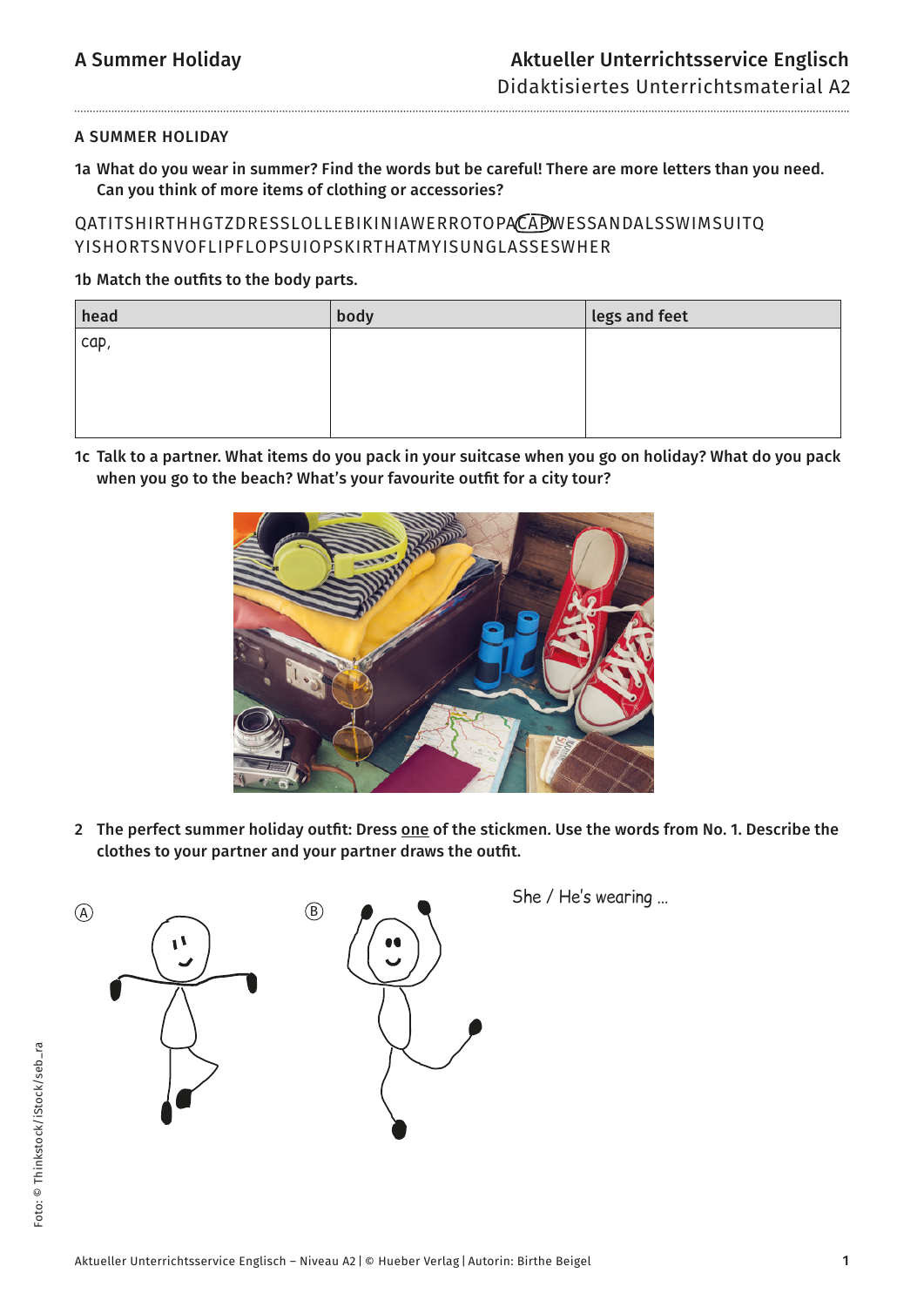### 3a Match the verbs to the nouns.

| 1. travel   |    | a) badminton    |
|-------------|----|-----------------|
| 2. sunbathe |    | b) a barbecue   |
| 3. play     |    | c) by airplane  |
| 4. have     |    | d) sightseeing  |
| 5. collect  |    | e) hiking       |
| 6. go       |    | f) on the beach |
| 7. visit    | g) | seashells       |
| 8. go       |    | h) friends      |



3b Tell your partner what you do in your summer holiday. Add your own ideas.

## 4a A summer quiz: Are these facts true or false? Discuss in pairs or small groups.

|                                                                                                                        | true | false |
|------------------------------------------------------------------------------------------------------------------------|------|-------|
| 1. The first modern Olympic Games took place in Athens, Greece.                                                        |      |       |
| 2. In the summer the Eiffel Tower shrinks by about 2 centimetres.                                                      |      |       |
| 3. Watermelons are very popular in the summer. Most people think of them<br>as fruit but they are actually vegetables. |      |       |
| 4. The first swimsuit was designed in Italy.                                                                           |      |       |
| 5. The biggest pyramid is in Mexico.                                                                                   |      |       |
| 6. People started to go on holiday in the 19th century. Italy and France<br>became popular holiday destinations.       |      |       |

## 4b Can you think of more summer facts? Share them with your class.